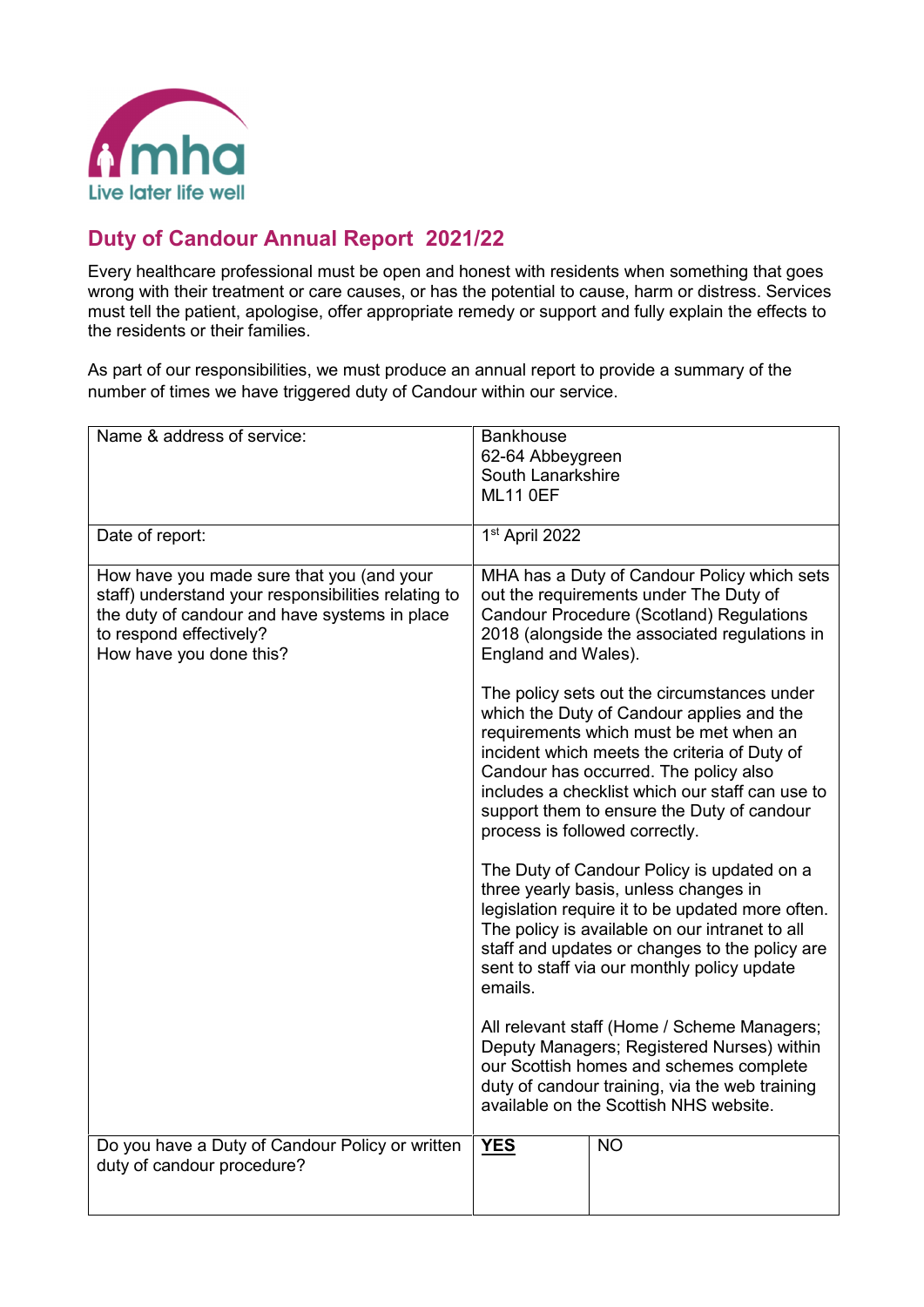| How many times have you/your service implemented the duty of candour procedure this<br>financial year?                              |                                                                                                 |
|-------------------------------------------------------------------------------------------------------------------------------------|-------------------------------------------------------------------------------------------------|
| Type of unexpected or unintended incidents<br>(not relating to the natural course of<br>someone's illness or underlying conditions) | Unwitnessed or witnessed falls resulting in<br>fractures of limbs lasting more that 28<br>days. |
| A person died                                                                                                                       | <b>Nil</b>                                                                                      |
| A person incurred permanent lessening of<br>bodily, sensory,<br>motor, physiologic or intellectual functions                        | <b>Nil</b>                                                                                      |
| A person's treatment increased                                                                                                      | 1                                                                                               |
| The structure of a person's body changed                                                                                            | Nil                                                                                             |
| A person's life expectancy shortened                                                                                                | Nil                                                                                             |
| A person's sensory, motor or intellectual<br>functions was impaired for 28 days or more                                             | Nil                                                                                             |
| A person experienced pain or psychological<br>harm for 28 days or more                                                              | <b>Nil</b>                                                                                      |
| A person needed health treatment in order<br>to prevent them dying                                                                  | Nil                                                                                             |
| A person needing health treatment in order<br>to prevent other injuries as listed above                                             | <b>Nil</b>                                                                                      |
| <b>Total</b>                                                                                                                        | 1                                                                                               |

| Did the responsible person for triggering duty of<br>candour appropriately follow the procedure?<br>If not, did this result is any under or over<br>reporting of duty of candour? | As part of our review of incidents in order to<br>complete this report we identified incidents<br>which, on review, should have triggered the<br>duty of candour process to be initiated but this<br>did not occur. |
|-----------------------------------------------------------------------------------------------------------------------------------------------------------------------------------|---------------------------------------------------------------------------------------------------------------------------------------------------------------------------------------------------------------------|
|                                                                                                                                                                                   | the figures reported above reflect the actual<br>number of incidents where the duty of candour<br>procedure should have been implemented<br>based on the results of our review.                                     |
| What lessons did you learn?                                                                                                                                                       | As a result of the findings noted above, we<br>have identified that the process around when<br>duty of candour is triggered is not as well<br>understood as we had considered it to be.                             |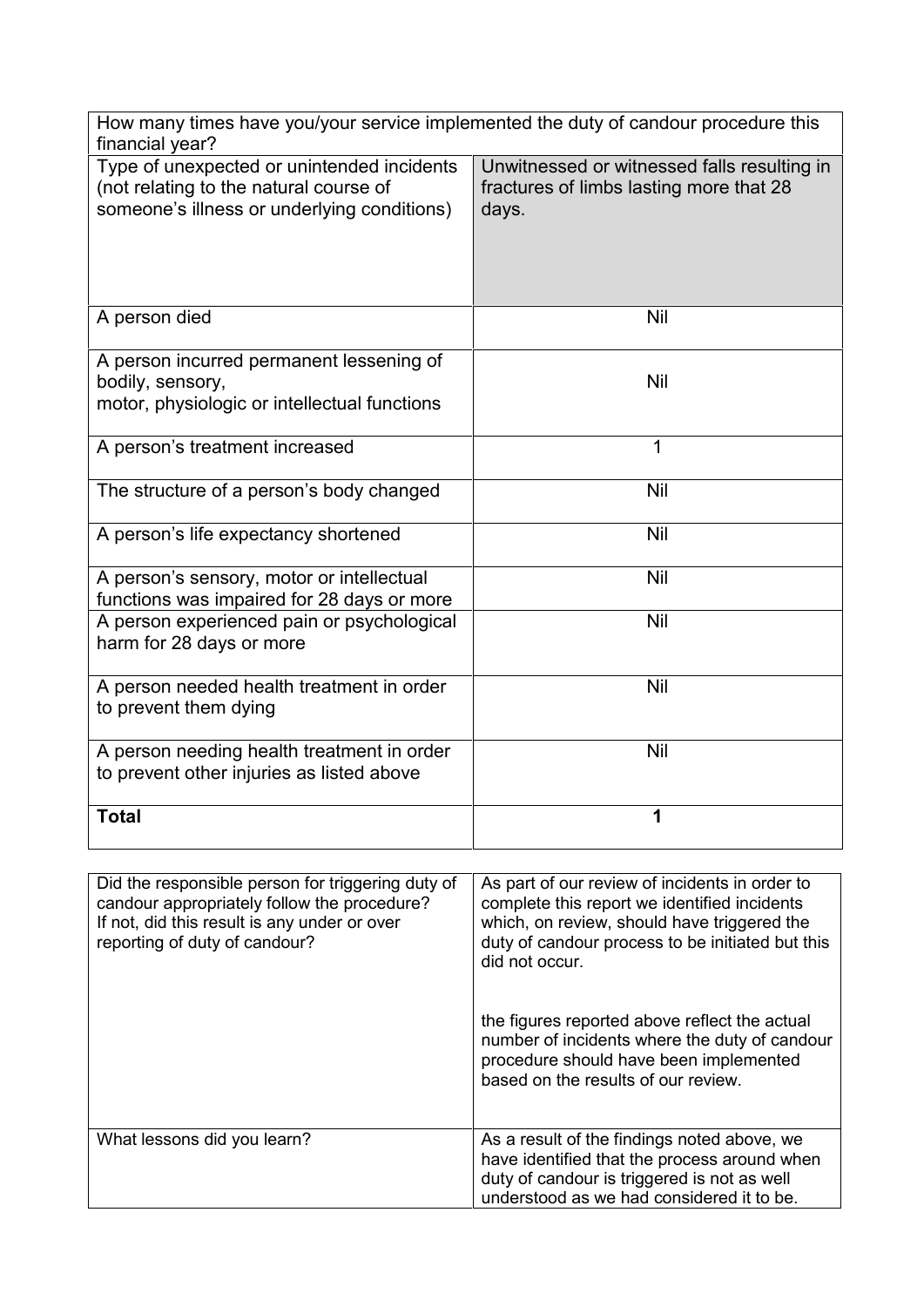|                                                                                                                                                                   | All management staff (Home / Scheme<br>Managers; Deputy Managers; Registered<br>Nurses) alongside some of our others staff<br>(including Senior Carers, Supervisors and<br>Domestic staff) working in MHA's homes and<br>schemes in Scotland have completed training<br>in Duty of Candour requirements, via the<br>Scottish NHS online training course.                                                                        |
|-------------------------------------------------------------------------------------------------------------------------------------------------------------------|---------------------------------------------------------------------------------------------------------------------------------------------------------------------------------------------------------------------------------------------------------------------------------------------------------------------------------------------------------------------------------------------------------------------------------|
|                                                                                                                                                                   | As a result of the findings of the above we are<br>now considering whether this needs to be<br>refreshed for all relevant staff members or<br>whether more specific training on the<br>requirements should be made available to<br>these staff members.                                                                                                                                                                         |
| What learning & improvements have been put in<br>place as a result?                                                                                               | As noted above, we have identified that there<br>is an additional training requirement for the<br>duty of candour procedure and we are in the<br>process of identifying how this can be best<br>addressed.                                                                                                                                                                                                                      |
| Did this result is a change / update to your duty<br>of candour policy / procedure?                                                                               | Not at the current time, but should this be<br>required as a result of our further work<br>relevant updates to our duty of candour<br>policies and procedures would be made and<br>circulated to homes and schemes in Scotland.                                                                                                                                                                                                 |
| How did you share lessons learned and who<br>with?                                                                                                                | See above, this process of improvement is<br>ongoing.                                                                                                                                                                                                                                                                                                                                                                           |
| Could any further improvements be made?                                                                                                                           | See above, this process of improvement is<br>ongoing.                                                                                                                                                                                                                                                                                                                                                                           |
| What systems do you have in place to support<br>staff to provide an apology in a person-centred<br>way and how do you support staff to enable<br>them to do this? | Where there has been a serious incident, the<br>manager is supported by the Area Manager to<br>complete an investigation, the outcome of<br>which is then shared with the resident and/or<br>nearest family member with any associated<br>learning.                                                                                                                                                                             |
|                                                                                                                                                                   | Going forward, MHA is reviewing the training<br>that we give to managers regarding<br>investigations to enable greater core fact<br>finding and investigation skills to include root<br>cause analysis.                                                                                                                                                                                                                         |
|                                                                                                                                                                   | The Quality Improvement Managers provide<br>support and advice when a serious incident<br>occurs and escalate this to the Safeguarding<br>Lead and the Head of Quality Improvement<br>where it is felt that additional support is<br>needed both in terms of investigation, liaising<br>with external authorities and communicating<br>with residents and their families. We<br>encourage honesty relating to all incidents not |